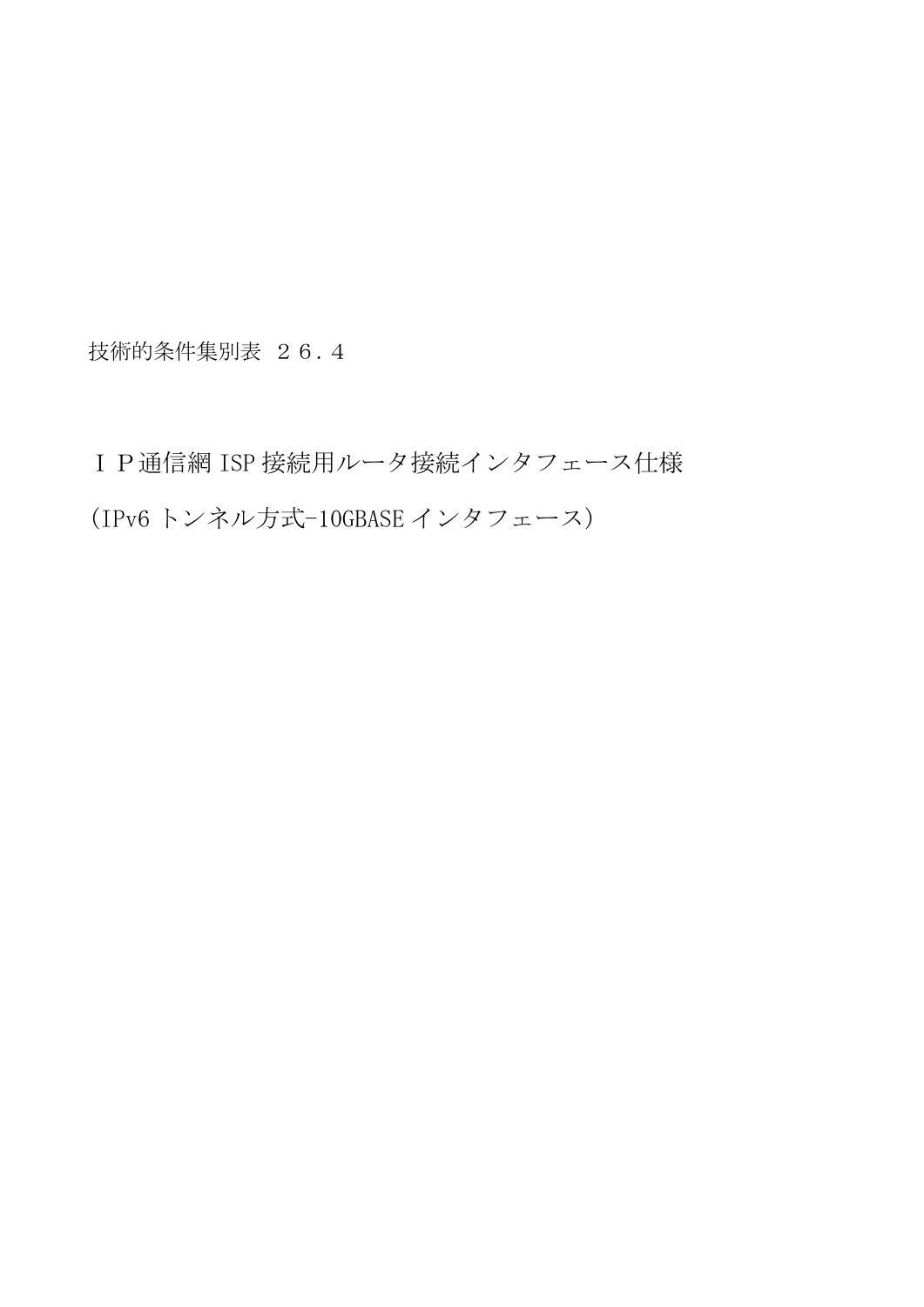## [参照規格一覧]

- JIS C5973 (F04 形単心光ファイバコネクタ 1998.5.20)
- JIS C6835 (石英系シングルモード光ファイバ素線 1991)
- IETF RFC791(Internet Protocol 1981.9)
- IETF RFC792(Internet Control Message Protocol 1981.9)
- IETF RFC826(An Ethernet Address Resolution Protocol:Or Converting Network Protocol Addresses to 48.bit Ethernet Address for Transmission on Ethernet Hardware 1982.11)
- IETF RFC894 (A Standard for the Transmission of IP Datagrams over Ethernet Networks 1984.4)
- IETF RFC2460 (Internet Protocol,Version 6 (IPv6) Specification 1998.12)
- IETF RFC2461(Neighbor Discovery for IP Version 6 (IPv6) 1998.12)
- IETF RFC2463 (Internet Control Message Protocol (ICMPv6) for the Internet Protocol Version 6 (IPv6) Specification)
- IETF RFC2545 (Use of BGP-4 Multiprotocol Extensions for IPv6 Inter-Domain Routing 1999.3)
- IETF RFC2865(Remote Authentication Dial In User Service(RADIUS) 2000.6)
- IETF RFC2866(RADIUS Accounting 2000.6)
- IETF RFC3576 (Dynamic Authorization Extensions to Remote Authentication Dial In User Service (RADIUS)2003.7)
- IETF RFC4760 (Multiprotocol Extensions for BGP-4 2007.1)
- IETF RFC4818 (RADIUS Delegated-IPv6-Prefix Attribute 2007.4)
- IEEE std 802.3-2002 (IEEE Standard for Information technology--Telecommunications and informationexchange between systems--Local and metropolitan area networks--Specificrequirements--Part 3: Carrier Sense Multiple Access with Collision Detection (CSMA/CD)Access Method and Physical Layer Specifications)
- IEEE std 802.3ae-2002 (IEEE Standard for Information technology--Telecommunications and informationexchange between systems--Local and metropolitan area networks--Specificrequirements--Part 3: Carrier Sense Multiple Access with Collision Detection (CSMA/CD)Access Method and Physical Layer Specifications--Amendment:Media Access Control (MAC)Parameters, Physical Layer and Management Parameters for 10 Gb/s Operation)
- IEEE std 802.3ad-2000 (IEEE Standard for Information technology--Telecommunications and information exchange between systems- ― Local and metropolitan area networks-Specific requirements--Amendment to Carrier Sense Multiple Access with Collision Detection(CSMA/CD) Access Method and Physical Layer Specifications 1998 Edition)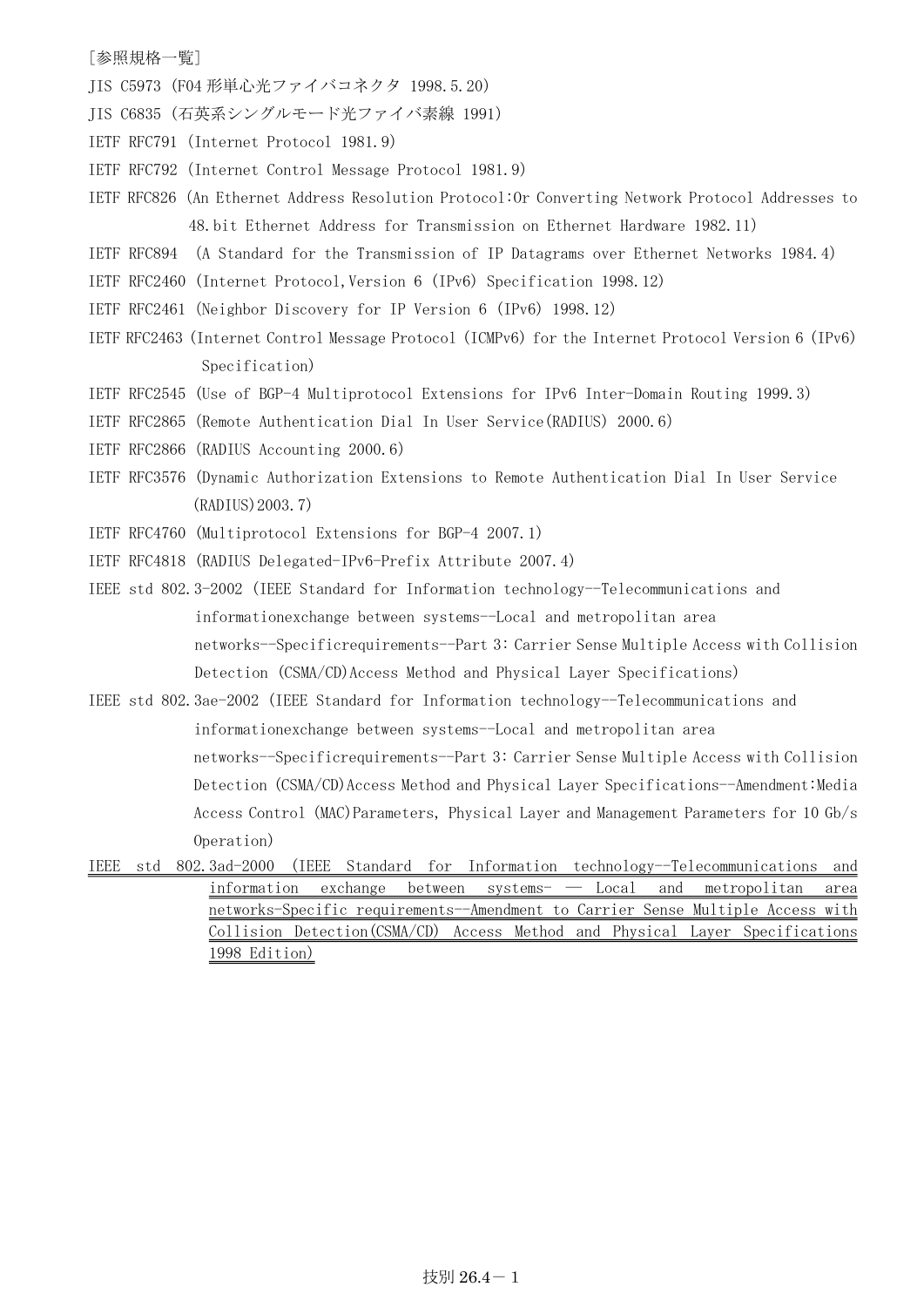1.インタフェース規定点

図1に、協定事業者との接続イメージを示す。当社と協定事業者とは、インタフェース点(以下「PO I」という)で接続する。



図1 協定事業者との接続イメージ

2. 下位層(レイヤ1~2)仕様

2. 1 物理層 (レイヤ1) 仕様 IEEE Std 802.3ae Clause49,51,52 準拠 コネクタ什様 IIS C5973/C5964-20 準拠 光ケーブル仕様 JIS C6835 SSM A 準拠

2. 2 データリンク層 (レイヤ2) 仕様 IEEE Std 802.3 Clause4 準拠 IEEE Std 802.3ad-2000 準拠

なお、IEEE Std 802.3ad-2000 はリンクアグリゲーションを使用する場合に準拠することとし、リンクア グリゲーションの使用は当社と協定事業者間で別途協議の上、決定することとする。

- 2.2.1 論理的条件フレーム構成 IEEE Std 802.3 Clause3 および IETF RFC894 準拠
- 2.2.2 物理アドレス解決方法 IPv4 IETF RFC826 準拠 IPv6 IETF RFC2461 準拠
- 3. ネットワーク層 (レイヤ3)仕様
	- 3.1 IP

IPv4 IETF RFC791 準拠 (RADIUSメッセージのネットワーク層として利用する) IPv6 IETF RFC2460 準拠(マルチキャストアドレスは、リンクローカルスコープを除き、サポートし ない)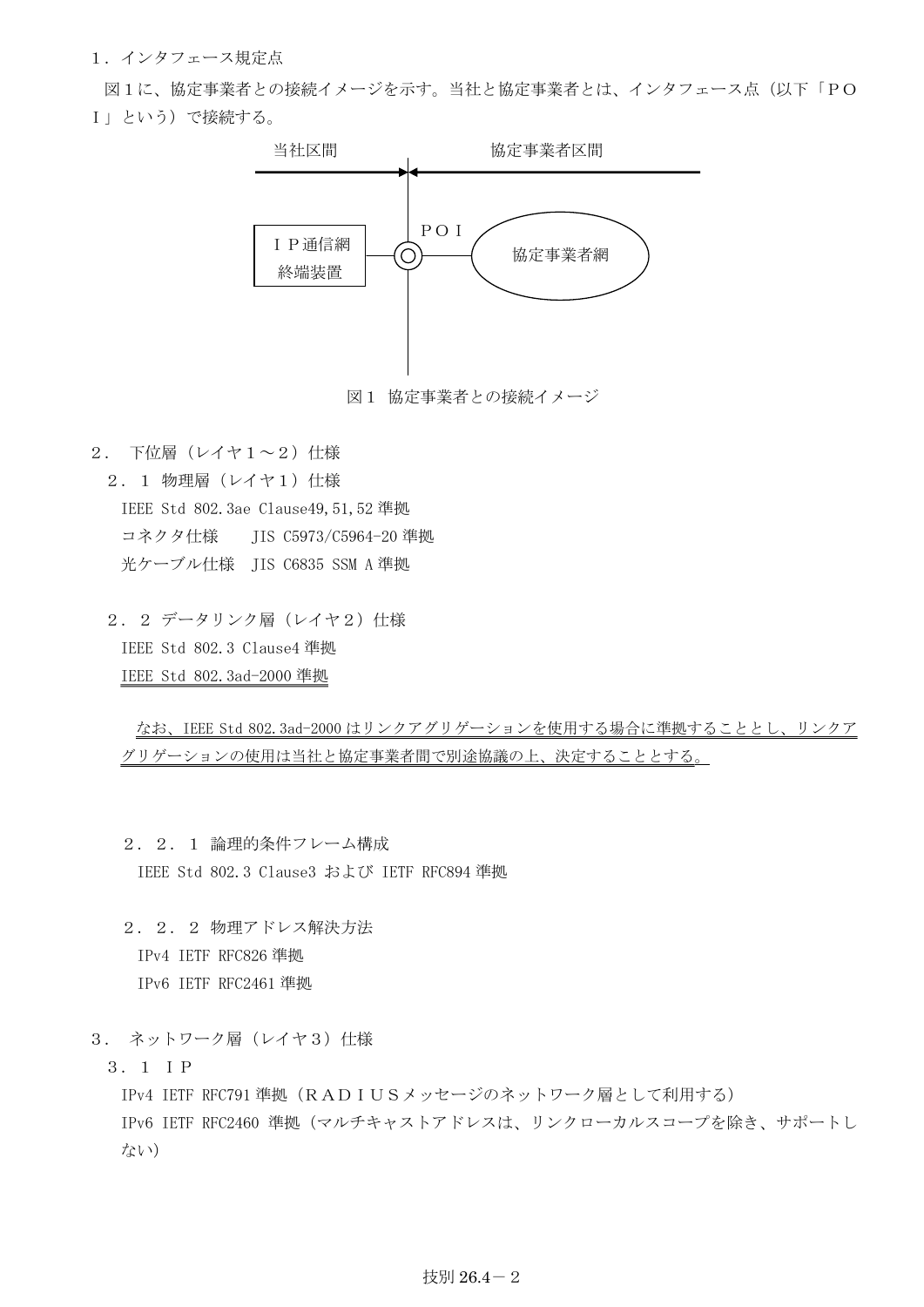3.2 ICMP

ICMPv4 IETF RFC792 準拠

ICMPv6 IETF RFC2463 準拠

3.3 ルーティング方式

スタティックもしくは4.3項に規定するダイナミックルーティング

- 4. 上位層 (レイヤ4以上) 仕様
	- 4.1 制御情報交換方式

 当社のIP通信網終端装置と協定事業者の認証サーバ間の制御情報交換はIETF RFC286 5、IETF RFC2866、IETF RFC3576およびIETF RFC4818に準拠した RADIUSプロトコルにより行う。このとき、IETF RFC2865、IETF RFC286 6、IETF RFC3576およびIETF RFC4818の中で記述されているRADIUSサ ーバおよびRADIUS課金サーバは協定事業者の認証サーバを、RADIUSクライアントについ ては当社のIP通信網終端装置を、それぞれ示すものとする。

なお、4.1.1(3)項および(4)項に示すシーケンスの利用については、当社と協定事業者 間で別途協議の上、決定することとする。

4.1.1 RADIUSシーケンス

当社のIP通信網終端装置と協定事業者の認証サーバ間のシーケンスは以下のとおり。

(1)正常時のシーケンス

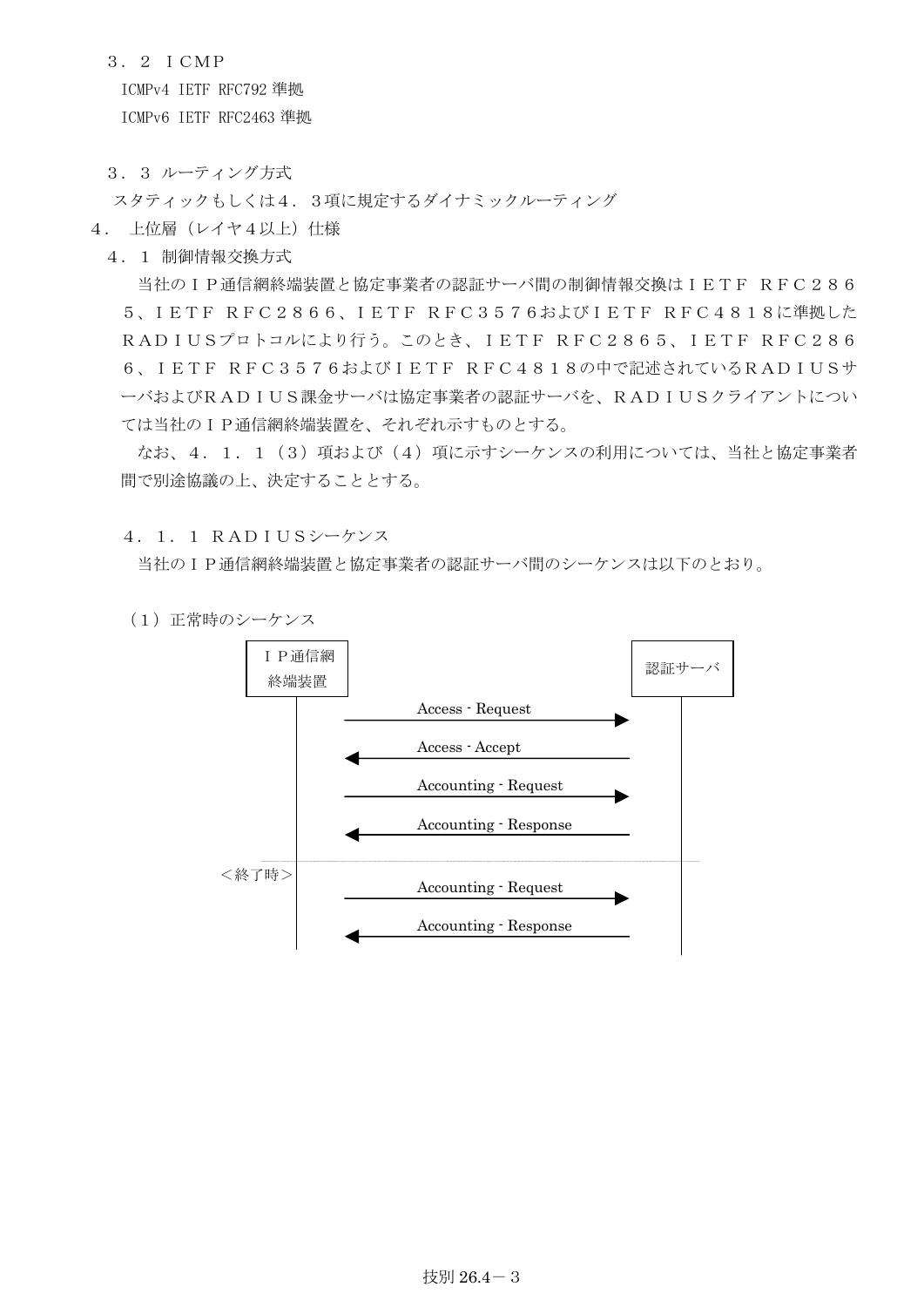(2) 誤ユーザ名、もしくは、誤パスワード時のシーケンス



(3)セッション解除成功時のシーケンス



(4)セッション解除失敗時のシーケンス

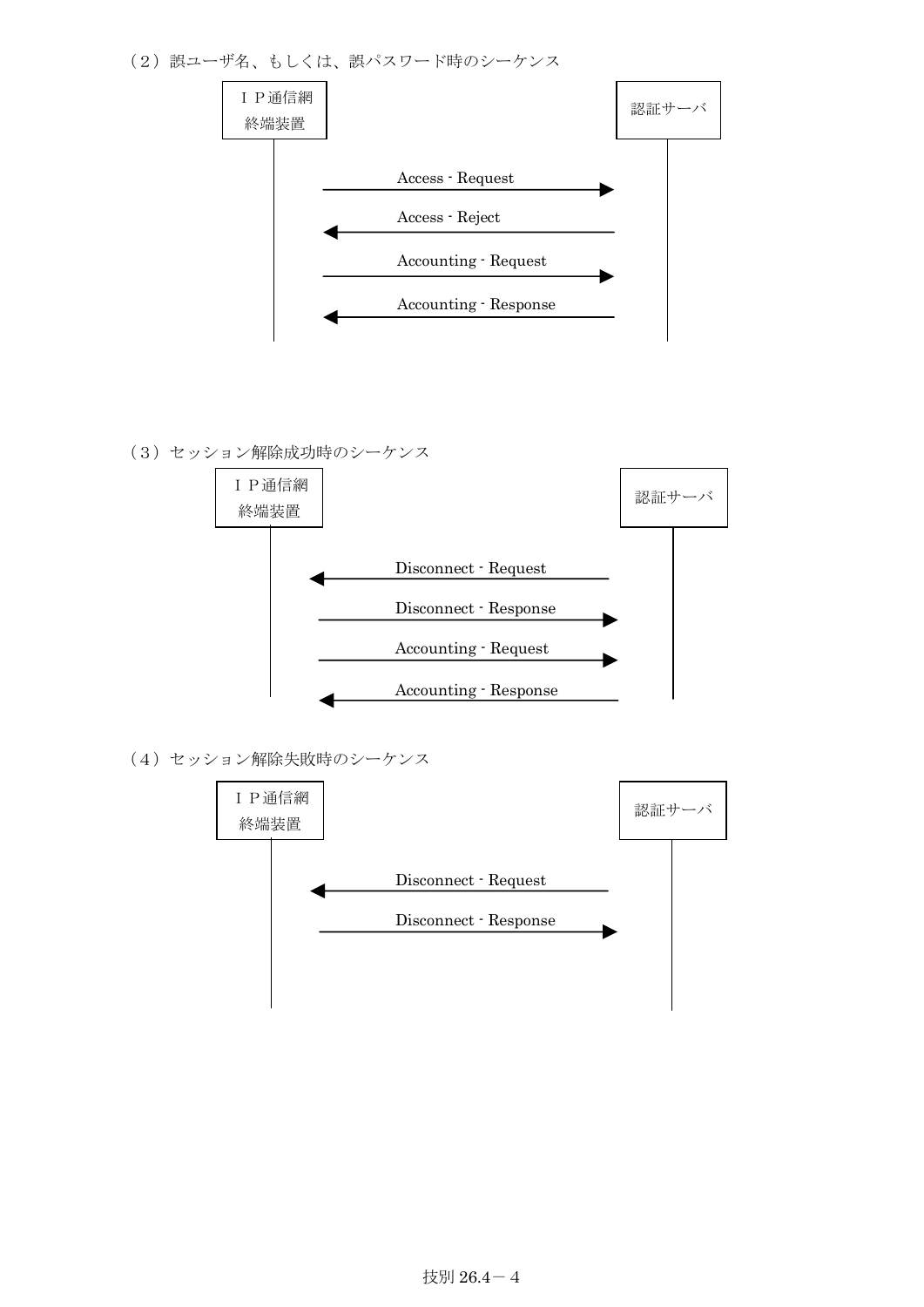4.1.2 パケットフォーマット

 当社のIP通信網終端装置と協定事業者の認証サーバ間で用いる制御情報パケットのフォーマッ トを以下に示す。

| フィールド名        |       | フィールド長  | 値                      |
|---------------|-------|---------|------------------------|
| Code          | コード   | 1オクテット  | $1: Access-Request$    |
|               |       |         | $2: Access - Accept$   |
|               |       |         | 3 : Access-Reject      |
|               |       |         | 4: Accounting-Request  |
|               |       |         | 5: Accounting-Response |
| Identifier    | 識別子   | 1オクテット  |                        |
| Length        | パケット長 | 2オクテット  |                        |
| Authenticator | 認証符号  | 16オクテット | (属性情報)                 |
| Attributes    | 属性    | 可変長     |                        |

(1)アクセス要求(Access-Request)

 エンド・ユーザの協定事業者網への接続の可否を決定するために使われる情報を、当社のIP 通信網終端装置から協定事業者の認証サーバへ送出するパケット。

|      |                       | $0$ $1$ $1$ $2$ $1$ $3$ $1$ $4$ $1$ $5$ $1$ $6$ $1$ $7$ $1$ $8$ $1$ $9$ $1$ $10$ $11$ $1$ $12$ $13$ $1$ $14$ $15$ $16$ $17$ $18$ $19$ $12$ $12$ $12$ $12$ $23$ $124$ $125$ $126$ $127$ $128$ $129$ $130$ $11$ |  |  |  |
|------|-----------------------|---------------------------------------------------------------------------------------------------------------------------------------------------------------------------------------------------------------|--|--|--|
| Code | Identifier            | Length                                                                                                                                                                                                        |  |  |  |
|      | Request Authenticator |                                                                                                                                                                                                               |  |  |  |
|      |                       |                                                                                                                                                                                                               |  |  |  |

| フィールド名        |       | フィールド長(octet) | 値      |
|---------------|-------|---------------|--------|
| Code          | コード   |               |        |
| Identifier    | 識別子   |               |        |
| Length        | パケット長 |               |        |
| Authenticator | 認証者   | 16            |        |
| Attributes    | 属性    | 可変            | (属性情報) |

(2)アクセス応答(Access-Accept)

 ユーザに対して、サービスを始めるために必要となる情報を提供するパケットで、協定事業者 の認証サーバから当社のIP通信網終端装置へ送られる。Access-Request の属性が受け入れられ た時に、協定事業者の認証サーバはコードフィールドに「2」を入れて送出する。

0 1 2 3 4 5 6 7 6 1 2 3 4 5 6 7 7 8 7 9 10 11 12 13 14 15 1 5 1 6 1 7 1 8 1 9 20 21 22 23 24 25 26 27 28 29 30 31

| $\mathrm{Code}$ | Identifier | ength                  |
|-----------------|------------|------------------------|
|                 |            | Response Authenticator |
| Attributes      |            |                        |

| フィールド名        |       | フィールド長(octet) | 値      |
|---------------|-------|---------------|--------|
| Code          | コード   |               |        |
| Identifier    | 識別子   |               |        |
| Length        | パケット長 |               |        |
| Authenticator | 認証者   | 16            |        |
| Attributes    | 属性    | 可変            | (属性情報) |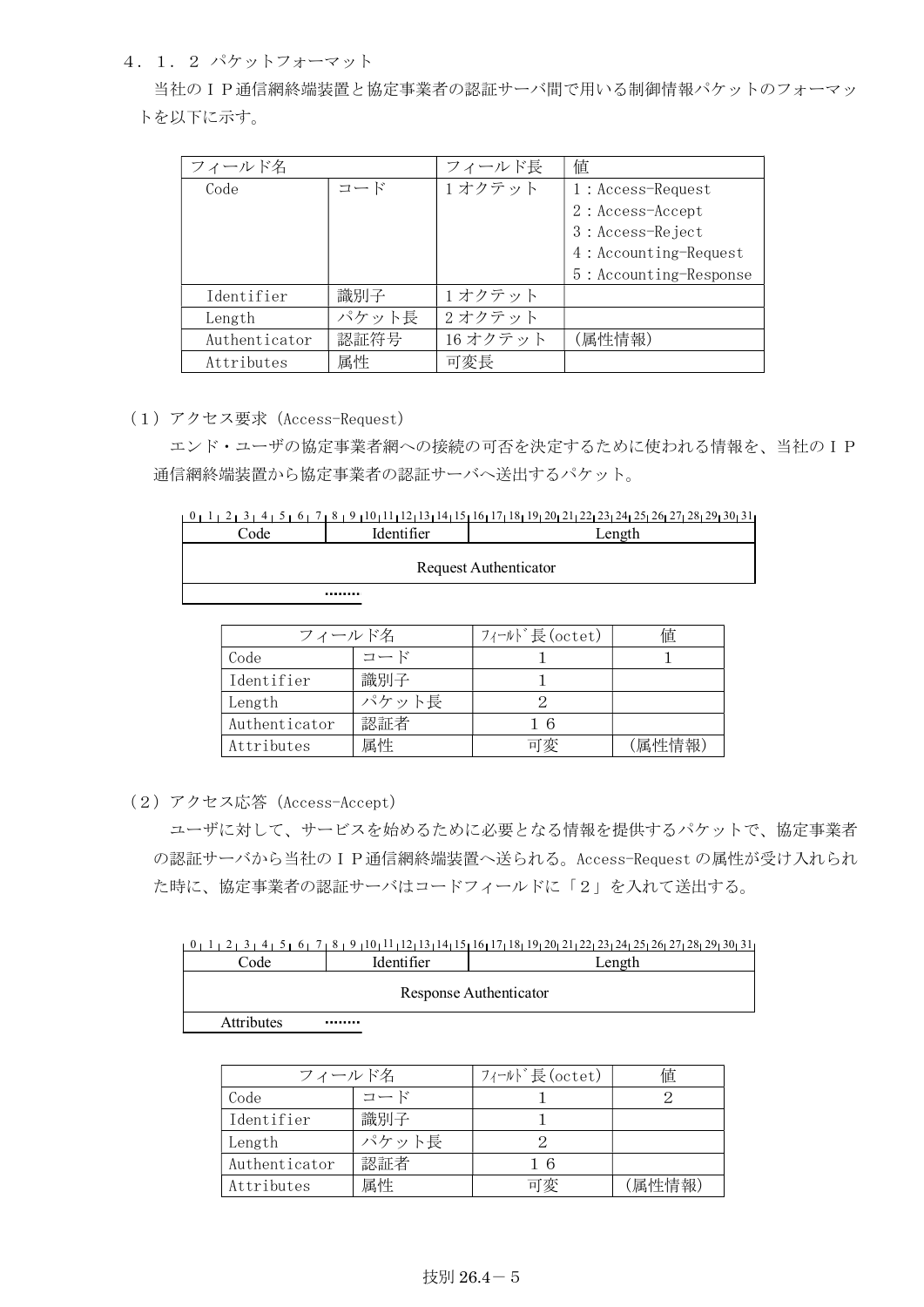## (3)アクセス拒否(Access-Reject)

 Access-Request の属性が受け入れられない時に、協定事業者の認証サーバはコードフィールド に「3」を入れて送出する。

| Code       | Identifier | Length                 |
|------------|------------|------------------------|
|            |            | Response Authenticator |
| Attributes |            |                        |

| フィールド名        |       | フィールド長(octet) | 値      |
|---------------|-------|---------------|--------|
| Code          | コード   |               |        |
| Identifier    | 識別子   |               |        |
| Length        | パケット長 |               |        |
| Authenticator | 認証者   | 16            |        |
| Attributes    | 属性    | 可変            | (属性情報) |

(4)アカウント要求(Accounting-Request)

 当社のIP通信網終端装置から協定事業者の認証サーバに送られるパケットで、ユーザに提供 されるサービスに対するアカウンティング情報を含んでいる。当社のIP通信網終端装置はコー ドフィールドに「4」を入れて送出する。

 $10111213141516171811912012122123124125126127128129130131$ 

| Code       | <b>Identifier</b> | Length                |
|------------|-------------------|-----------------------|
|            |                   |                       |
|            |                   | Request Authenticator |
| Attributes |                   |                       |

| Attributes |  |  |  |  |
|------------|--|--|--|--|
|            |  |  |  |  |

| フィールド名        |       | フィールド長(octet) | 値      |
|---------------|-------|---------------|--------|
| Code          | コード   |               |        |
| Identifier    | 識別子   |               |        |
| Length        | パケット長 |               |        |
| Authenticator | 認証者   | 16            |        |
| Attributes    | 属性    | 可変            | (属性情報) |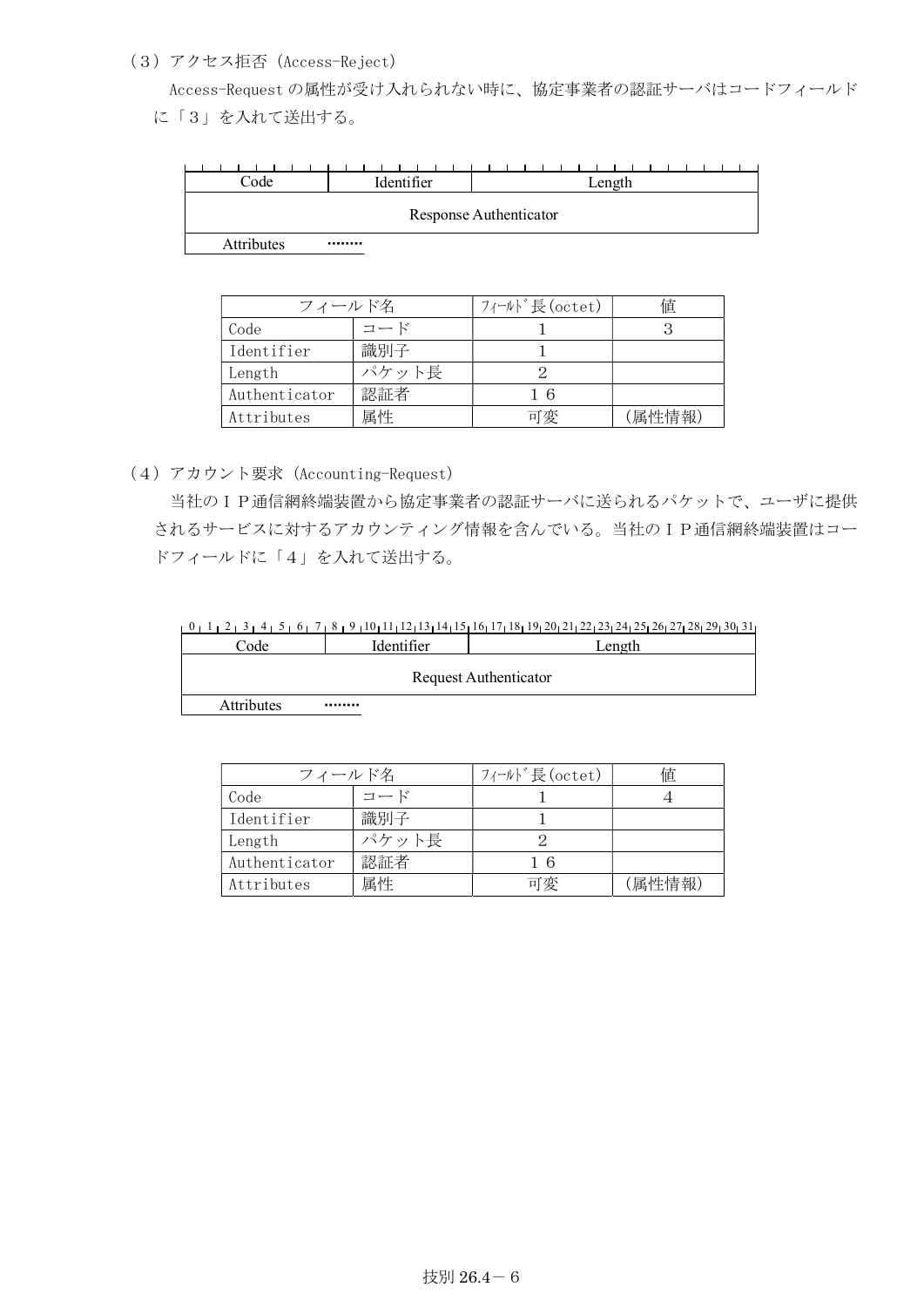## (5)アカウント応答(Accounting-Response)

協定事業者の認証サーバから当社のIP通信網終端装置に送られるパケットで、 Accounting-Request が正しく受け取られ、記録されたことを示す。このとき、協定事業者の認証 サーバはコードフィールドに「5」を入れて送出する。

| Code | Identifier | Length                 |
|------|------------|------------------------|
|      |            | Response Authenticator |
|      |            |                        |

| フィールド名        |       | フィールド長(octet) | 値      |
|---------------|-------|---------------|--------|
| Code          | コード   |               |        |
| Identifier    | 識別子   |               |        |
| Length        | パケット長 |               |        |
| Authenticator | 認証者   | 16            |        |
| Attributes    | 属性    | 可変            | (属性情報) |

(6)切断要求(Disconnect-Request)

 協定事業者の認証サーバから当社のIP通信網終端装置に送られるパケットで、切断するセッ ションを特定する情報を含んでいる。協定事業者の認証サーバはコードフィールドに「40」を 入れて送出する。

0 1 2 3 4 5 6 7 8 9 10 11 12 13 14 15 16 17 18 19 20 21 22 23 24 25 26 27 28 29 30 31

| $\mathrm{Code}$   | Identifier | ∟ength                |
|-------------------|------------|-----------------------|
|                   |            | Request Authenticator |
| <b>Attributes</b> |            |                       |

| フィールド名        |       | フィールド長(octet) | 値 |
|---------------|-------|---------------|---|
| Code          | コード   |               |   |
| Identifier    | 識別子   |               |   |
| Length        | パケット長 |               |   |
| Authenticator | 認証者   |               |   |

Attributes | 属性 | 可変 | (属性情報)

(7)切断応答(Disconnect-Response)

 当社のIP通信網終端装置から協定事業者の認証サーバに送られるパケットで、ACK の場合は Disconnect-Request が正しく受け取られ、セッションが切断されたことを示し、NAK の場合には Disconnect-Request が受け入れられなかったことを示す。当社のIP通信網終端装置はコードフィー ルドに、ACK の場合には「41」を、NAK の場合には「42」を入れて送出する。

| 11، 2013 29، 29، 26، 27، 26، 27، 24، 22، 22، 22، 29، 26، 27، 28، 21، 21، 20، 21، 27، 18، 27، 26، 27، 27، 28، 2 |  |  |  |  |  |
|----------------------------------------------------------------------------------------------------------------|--|--|--|--|--|
| $\mathrm{Code}$<br>ldentifier<br>Length                                                                        |  |  |  |  |  |
| Response Authenticator                                                                                         |  |  |  |  |  |

| <br>________ |  |
|--------------|--|
|              |  |